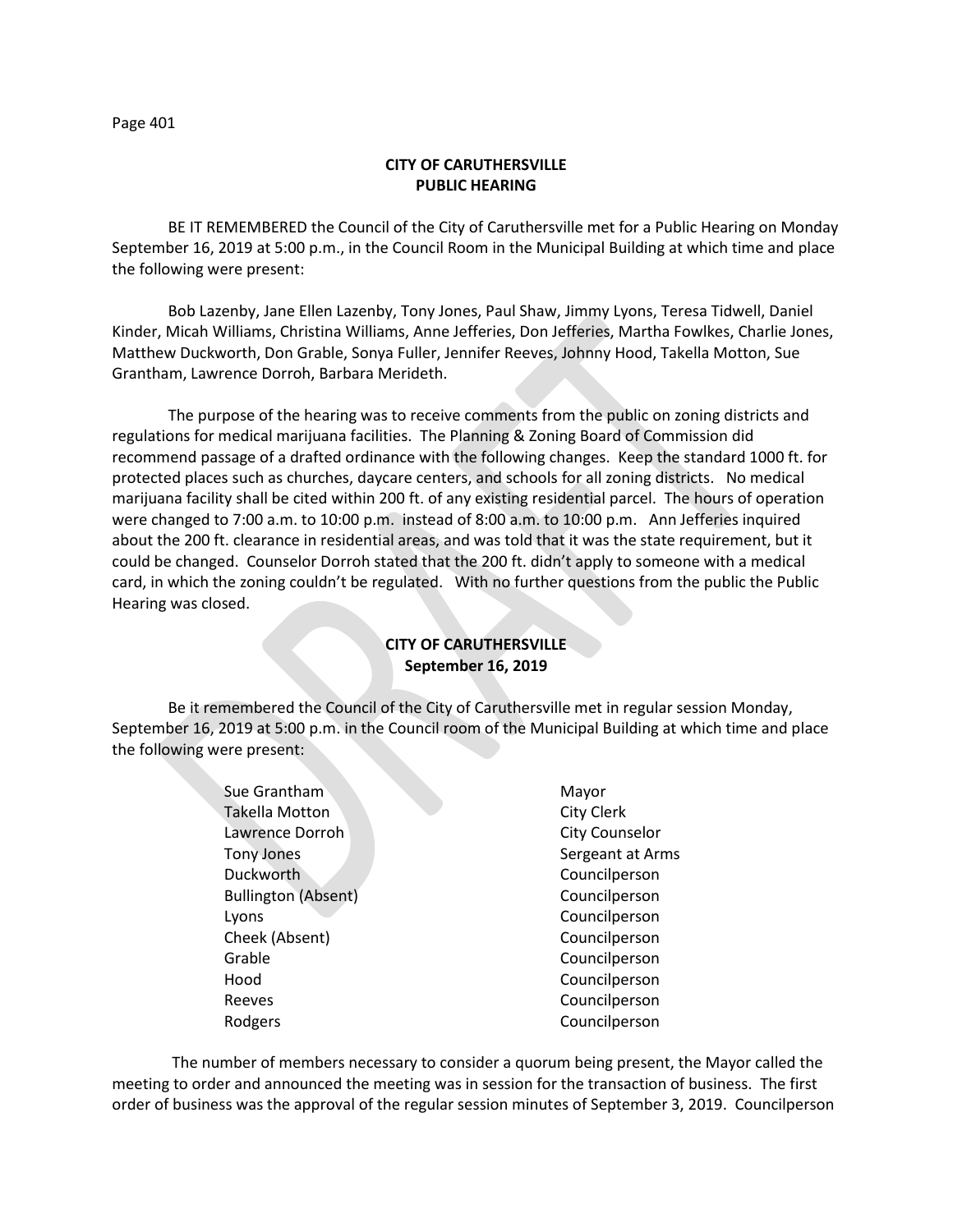Duckworth motion to approve, second by Councilperson Lyons, with all in favor.

Councilperson Hood motion for approval of closed session, second by Councilperson Duckworth, with all in favor.

Councilperson Lyons motion to approve the reports and bills, second by Councilperson Hood, with all in favor.

Mayor Grantham presented a proclamation to the Daughters of the American Revolution in honor of Constitution Week, which is from September 17, 2019 through September 23, 2019. The bell at the riverfront will toll at 4:00 p.m. Tuesday, September 17, 2019 in recognition of Constitution Week.

Police report; Chief Tony Jones reported that Daniel Kinder was retiring November 15, 2019, and that he had worked for the City for over 14 years combined. The Police Clerk position will be advertised and they prefer employing someone with law enforcement experience. They're looking to hire, and train someone by the second week of October.

Fire report; Fire calls from September 3, 2019 to September 16, 2019 are as follows: 9/3/19; Report of a vehicle smoking near the bridge on I55/412, 9/4/19; Mutual aid request to 221 County Rd. 334 to a trailer on fire with moderate damage,  $9/6/19$ ; Electrical shorts in outlets at West 13<sup>th</sup> St. contacted Ameren to disconnect power until problem was repaired, 9/7/19; Fire alarm sounding on East 10<sup>th</sup> St. due to food in microwave, 9/15/19; Smoking ceiling fan on Eastwood. Fire prevention week is October 6 through October 12, 2019; materials will be distributed to the schools next week. A fire drill and inspection was conducted at Head Start on September 10, 2019.

Code Enforcement; Sonya Fuller reported sending out letters, and City workers conducting 30 mowings with some being done multiple times. If the property owner does not pay for the mowings it will go on their tax bill.

Park & Recreation; Wes Deere reported that both Pee Wee football teams won their games against Charleston Saturday, September 14, 2019. The game scheduled in Kennett next will have to be rescheduled, and signups for kickball has started for K-4. The Life Line screenings will be available at the Recreation Center Tuesday, November 26, 2019. The public will be able to take advantage of some cardiovascular testing for a fraction of the cost it would normally cost. For more information contact the Recreation Center, flyers are being circulated. With the 24 hours rules in place, the pool hours will not change, and Mr. Deere will be getting with Chief Charlie Jones in regards to fire codes enforced by the State.

Library report; Teresa Tidwell reported that the State librarian would be at the library Wednesday, September 18, 2019 to present a replica of a check for the Edge Technical Grant that was written by Ms. Tidwell.

Budget report; Councilperson Lyons reported that the revenues in the General Fund were going in the right direction as a whole. Revenues by the City Collector, Gaming, Recreation Center admissions, Court fines, Rural Fire District fees, were up significantly. The total expenditures came in under Budget, but department heads need to adhere to their budgets. Transfer out were down comparted to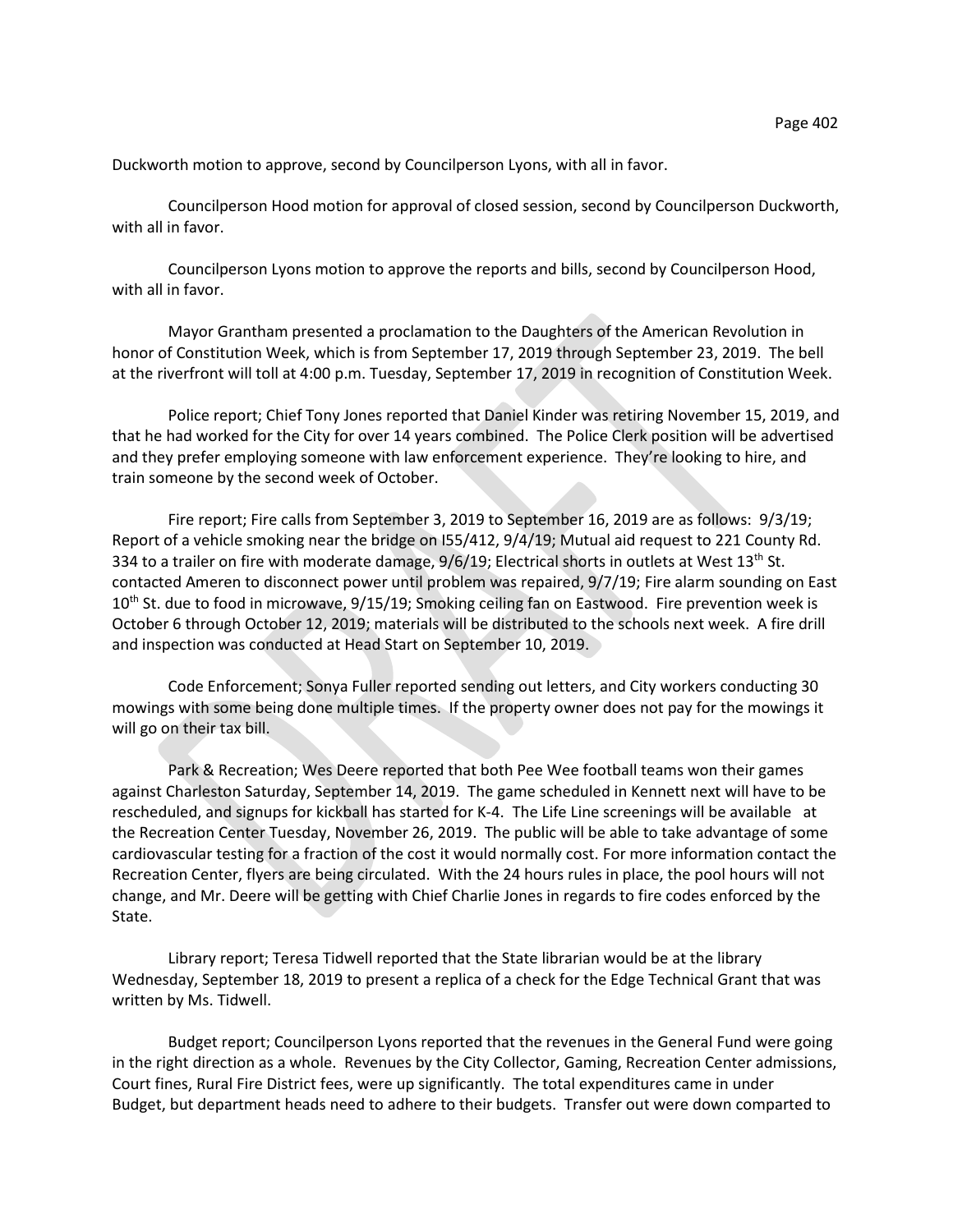### Page 403

last year, and the end of the year balance was \$233, 077.62, which was higher than last year. Sales tax was down as expected, but came in over the budgeted amount. The Cemetery Fund is a problem; we'll have to take measures to combat the problem. The Library Fund did not have to have any transfers, it standing on its own. The Airport Fund has to be watched, and the Economic Development Fund is starting to grow. The Water Fund is increasing due to the changes that were made, and the Sewer Fund transfer was much lower, and should stand on its own next year. Total fund balances increased by \$394,572.74, ending the fiscal year with \$4,491,961.43.

Councilperson Lyons made motion for the budget amendments to be adopted, second by Councilperson Grable, which resulted in the following vote:

| Duckworth | Absent | Lyons   | Yes |
|-----------|--------|---------|-----|
| Grable    | Yes    | Hood    | Yes |
| Reeves    | Yes    | Rodgers | Yes |

Economic Committee report; Mayor Grantham reported that the Missouri University Extension Building Local Prosperity will hold its first of 3 monthly meetings Wednesday, September 18, 2019 at the Library. After the City was formally accepted through the application process a Local Leadership Team was formed with 34 volunteers. Their task was to get additional members to participate, which evolved to 85. The Missouri University Extension will use information gathered from the meetings and will develop a plan solely for Caruthersville. Updates for the City website continues, and will expand to include much more information. Paint the Pump Contest will be in conjunction with the Chili Cookoff Saturday, October 12, 2019. There will be 13 hydrants available to paint; contact Chief Charlie Jones for registration and guidelines.

Introduction to bills; Counselor Dorroh introduced a bill for zoning regulations for medical marijuana in the City of Caruthersville. Councilperson Lyons motion for the first reading by title only, second by Councilperson Hood as follows:

### **BILL NO. 2019-06 ORDINANCE NO. 2019-06**

# **AN ORDINANCE AMENDING CHAPTER 400 OF THE CODE OF ORDINANCES OF THE CITY OF CARUTHERSVILLE SO AS TO REGULATE MEDICAL MARIJUANA**

Councilperson Grable motion for the second reading, second by Councilperson Lyons. The question before the Council now is, shall bill No. 2019-06 to be known as Ordinance No. 2019-06 pass and become law, which resulted in the following vote on said question to wit:

| Duckworth     | Absent | Lyons   | Yes  |
|---------------|--------|---------|------|
| Grable        | Yes    | Hood    | Yes  |
| <b>Reeves</b> | Yes    | Rodgers | Yes. |

Councilperson Rodgers motion to go into closed session for the purpose of real estate, second by Councilperson Lyons, which resulted in the following vote: